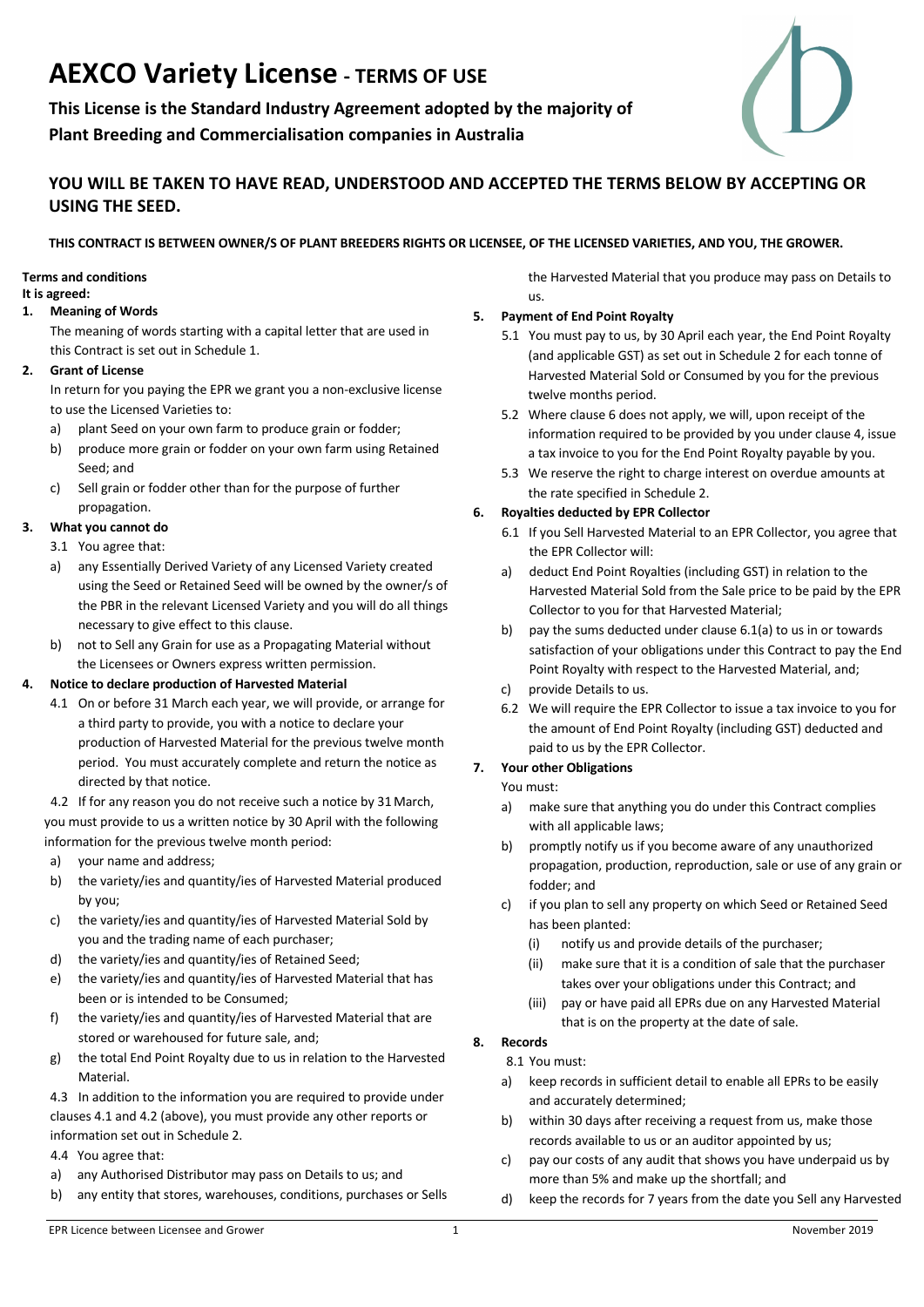Material.

8.2 If any audit shows that you have overpaid us by more than 5% we will credit the overpayment against future payments.

# **9 Promises and exclusions**

- 9.1 We promise that:
	- a) we have all rights necessary to grant you the License of the Licensed Varieties; and
	- b) the Seed you buy from us or an Authorised Distributor will be free from obligations to anyone else unless we have told you about those obligations.
	- 9.2 Except as provided in clause 9.1 (above) we exclude all terms, conditions and promises implied by custom, the general law or statute except any promises that cannot be excluded by law.
	- 9.3 To the extent permitted by law, our liability to you for breach of any promise that cannot be excluded is limited, at our option, to replacing the Seed or refunding the price you paid for the Seed.

#### **10 Liability**

# 10.1 You:

- a) acknowledge that you Use the Licensed Varieties at your own risk;
- b) indemnify us against all Loss incurred by us and resulting from your Use of any Seed, Retained Seed or Harvested Material or any breach of this Contract.
- 10.2 If we contribute to any Loss which we have asked you to pay under clause 10.1, then you don't have to pay us for the portion of the Loss that we contributed to.
- 10.3 We exclude all liability for any special, indirect or consequential damages arising out of your Use of the Licensed Varieties, Seed, Retained Seed or Harvested Material.

#### **11 Dispute resolution**

Any dispute or difference arising out of or in connection with this Contract will be submitted to an expert in accordance with, and subject to, The Institute of Arbitrators & Mediators Australia Expert Determination Rules.

#### **12 Term**

This Contract takes effect from the date on which you accept or Use any Seed and, subject to clause 13, continues in relation to each Licensed Variety until it is terminated by the variety owner and/or licensee.

#### **13 Rights to end Contract**

- 13.1 Either of us may end this Contract immediately by giving notice to the other if the other:
- a) breaches any provision of this Contract and fails to fix the breach within 30 days after receiving notice asking it to do so; or
- b) breaches a provision of this Contract where that breach cannot be fixed.
- 13.2 We may end this Contract immediately by giving notice to you if you are unable to pay any of your debts (including EPRs) as and when they become due.
- 13.3 This Contract terminates automatically with respect to a particular Licensed Variety if we lose the right to grant the License in respect of that Licensed Variety.

#### **14 At the end of Contract**

At the end of this Contract:

- a) the License ends;
- b) you must pay the EPR Collector or us any amounts outstanding;
- c) except as provided under clause 14 (d) you must promptly:
	- i) Sell or destroy all Harvested Material;
	- ii) destroy all Seed, and;

iii) destroy all Retained Seed or Sell the Retained Seed other than for further propagation, and pay the applicable EPR on the Harvested Material and the Retained Seed Sold.

- d) you may grow out any crop planted at the end of this Contract and Sell or Consume the Harvested Material from that crop and must pay EPR on that Harvested Material, but you must not plant any new crops using the Harvested Material;
- e) the following clauses continue, along with any other clause intended to continue after this Contract ends: clauses 8 (Records), 9 (Promises and Exclusions), 10 (Liability) and this clause; and
- f) accrued rights and remedies are not affected.

# **15 Notices**

- 15.1 Any notices under this Contract must be in writing and must be given in accordance with clauses 15.2 and 15.3.
- 15.2 A notice given in accordance with this clause will be deemed received:
- a) if left at the recipient's ddress, on the date of delivery;
- b) if sent by prepaid post, 10 days after the date of posting unless it is in fact received earlier, in which case, on the date of receipt;
- c) if sent by fax, when the sender's facsimile system generates a message confirming successful transmission of the total number of pages of the notice; or
- d) when posted to our website and/or posted to the Variety Central website (www.varietycentral.com.au).
- 15.3 Only matters of a general nature relating to more than one grower may be the subject of a notice given in the manner described in 15.2d above. Notices given to individual growers must be addressed to the relevant contact person in Schedule 2 or to the address provided by the Authorised Distributor or EPR Collector.

# **16 Waiver**

The failure of either of us at any time to insist on performance by the other of any obligation under this Contract is not a waiver of any right to claim damages for breach of that obligation unless we acknowledge in writing that the failure is a waiver.

#### **17 Amendment**

- 17.1 We may change the terms of this Contract by giving you at least 30 days notice.
- 17.2 If we change EPR rates we must notify you by October 1st in order for the change to take effect in the following Calendar Year.

#### **18 Severability**

If part or all of any clause of this Contract is illegal or unenforceable it will be severed from this Contract and will not affect the continued operation of the remaining provisions.

#### **19 Assignment**

Except to the extent necessary to comply with clause 7(c)(ii), you must not assign or transfer or attempt to assign or transfer any obligation or right arising out of this Contract, without our written consent.

#### **20 Entire Contract**

This Contract and schedules records the entire Contract between each of us and supersedes all earlier agreements and representations by either of us.

#### **21 Governing Law**

This Contract will be governed by the Governing Law as stipulated in Schedule 2, and the Courts of that State or Territory will have jurisdiction over all matters arising under it.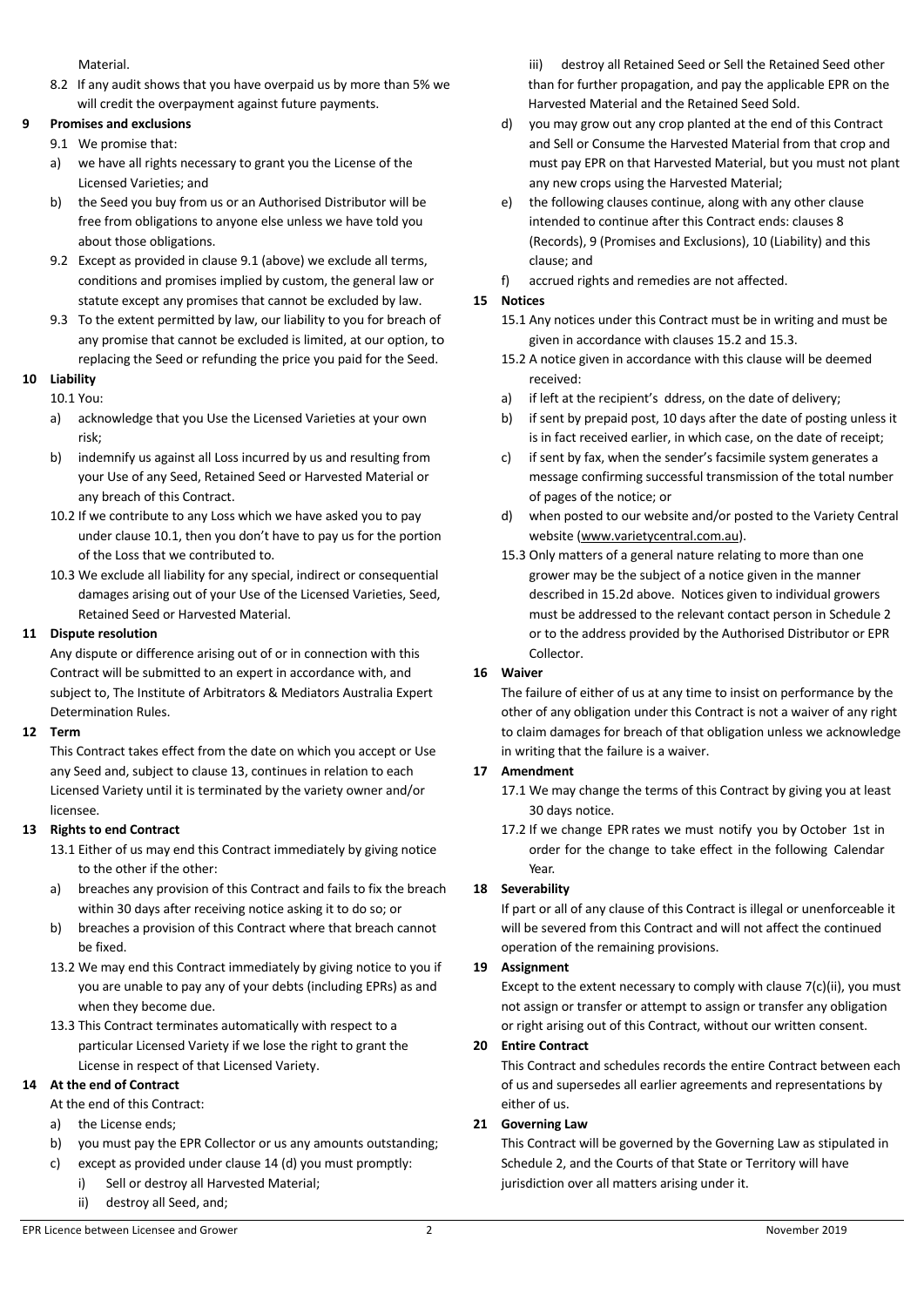# **Schedule 1 Glossary**

#### **In this contract:**

- 1. **Authorised Distributor** means us, or a distributor authorised by us to Sell Seed to you.
- 2. **Consume** means to use Seed so that it cannot be further propagated.
- 3. **Contract** means this agreement together with its schedules.
- 4. **Details** means details of the Licensed Varieties, details of the Sale/purchase of Seed and Harvested Material, your name, your address, and details of your business or company (including ABN and CBH and/or NGR number).
- 5. **End Point Royalty** or **EPR** means the royalty payable by you for every tonne of Harvested Material Sold or Consumed by you, or Retained Seed Sold by you as permitted by clause 14(c)(iii).
- 6. **EPR Collector** means us, or any third party with whom we have entered into an EPR collection arrangement.
- 7. **Essentially Derived Variety** has the meaning given to it in the PBR Act, namely, a plant variety (as defined in the PBR Act) is taken to be an essentially derived variety of another Plant Variety if:
	- (a) it is predominantly derived from that other Plant Variety; and
	- (b) it retains the essential characteristics (as defined in the PBR Act) that result from the genotype or combination of genotypes of that other variety, and;
	- (c) it does not exhibit any important (as distinct from cosmetic) features that differentiate it from that other variety.
- 8. **Harvested Material** means the grain or fodder from crops of the Licensed Varieties grown from Seed or Retained Seed.
- 9. **License** means the license granted under clause 2.
- 10. **Licensed Varieties** means the varieties listed in Schedule 2.
- 11. **Loss** means all liabilities, expenses, losses, damages and costs (including legal costs on a full indemnity basis and whether incurred by or awarded against us).
- 12. **PBR** means plant breeder's rights as defined in the PBR Act.
- 13. **PBR Act** means the Plant Breeder's Rights Act 1994 (Cth) as amended from time to time.
- 14. **Propagating Material,** has the meaning given to it in the PBR Act, namely in relation to a Plant of a particular Plant Variety, means any part or product from which, whether alone or in combination with other parts or products of that Plant, another Plant with the same essential characteristics can be produced.
- 15. **Retained Seed** (or Farm Saved Seed) means grain retained and used by you for the purpose of producing more grain or fodder as permitted by clause 2.1b.
- 16. **Seed** means seed of the Licensed Varieties, but does not include Retained Seed.
- 17. **Sell** has the meaning given to it in the PBR Act, namely it includes letting on hire and exchanging by way of barter and 'Sale' and 'Sold' have equivalent meanings.
- 18. **Use** means to plant, grow, Sell, or Consume.